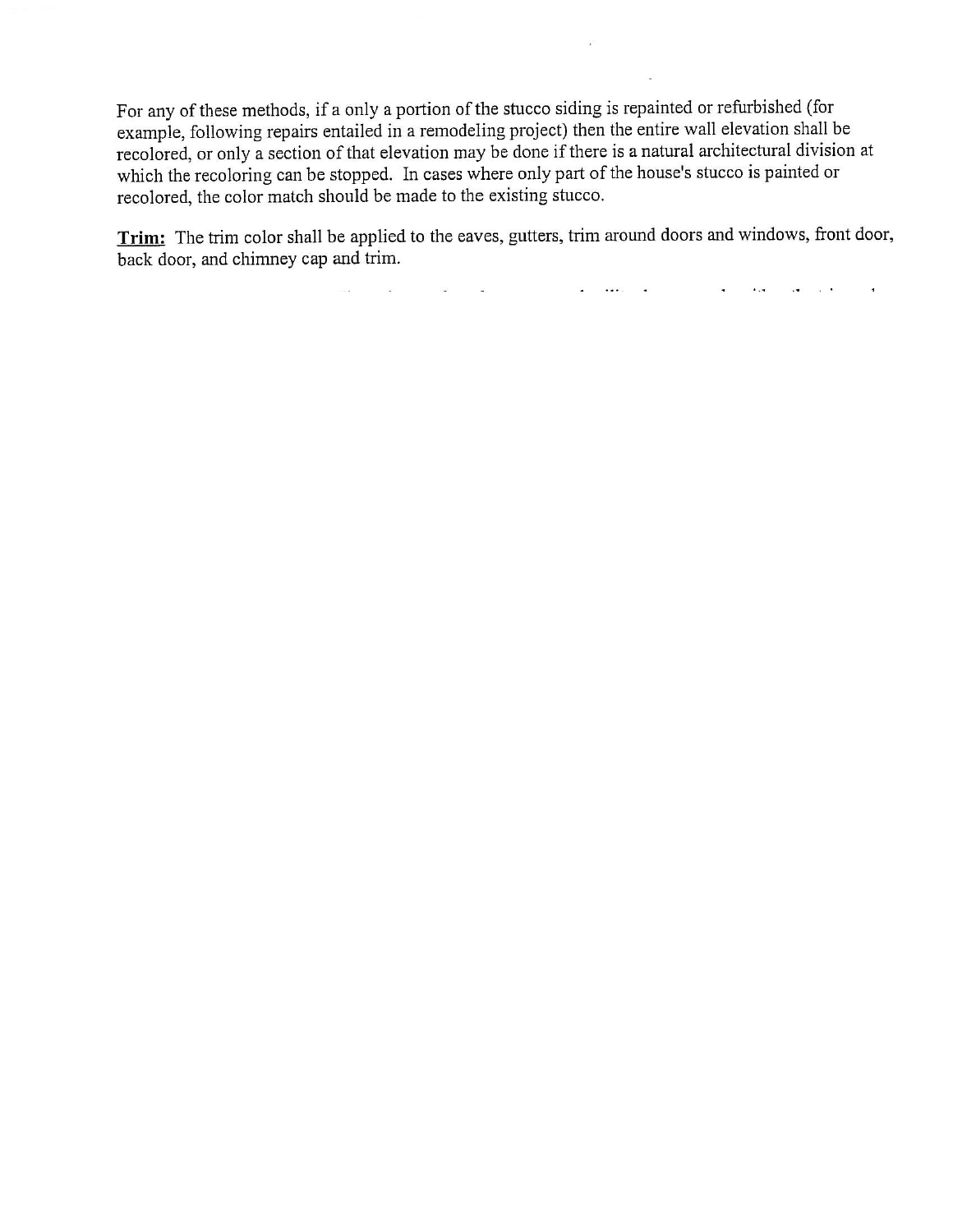## COSTA BRAVA HOA *WOOD TRIM*

**Benjamin Moore 02 / PM-1 Super White**

#### **Kelly Moore OW224-1 Diamond White**

#### **Sherwin Williams SW7006 Extra White**

Paints are produced to match the color chip as accurately as possible; however, variations in types of products, gloss, texture, lighting and adjacent colors can cause a difference in appearance between the color of the chip and the color of the applied paint. Critical color matches should be applied to the building, allowed to dry, and checked before proceeding with the entire job .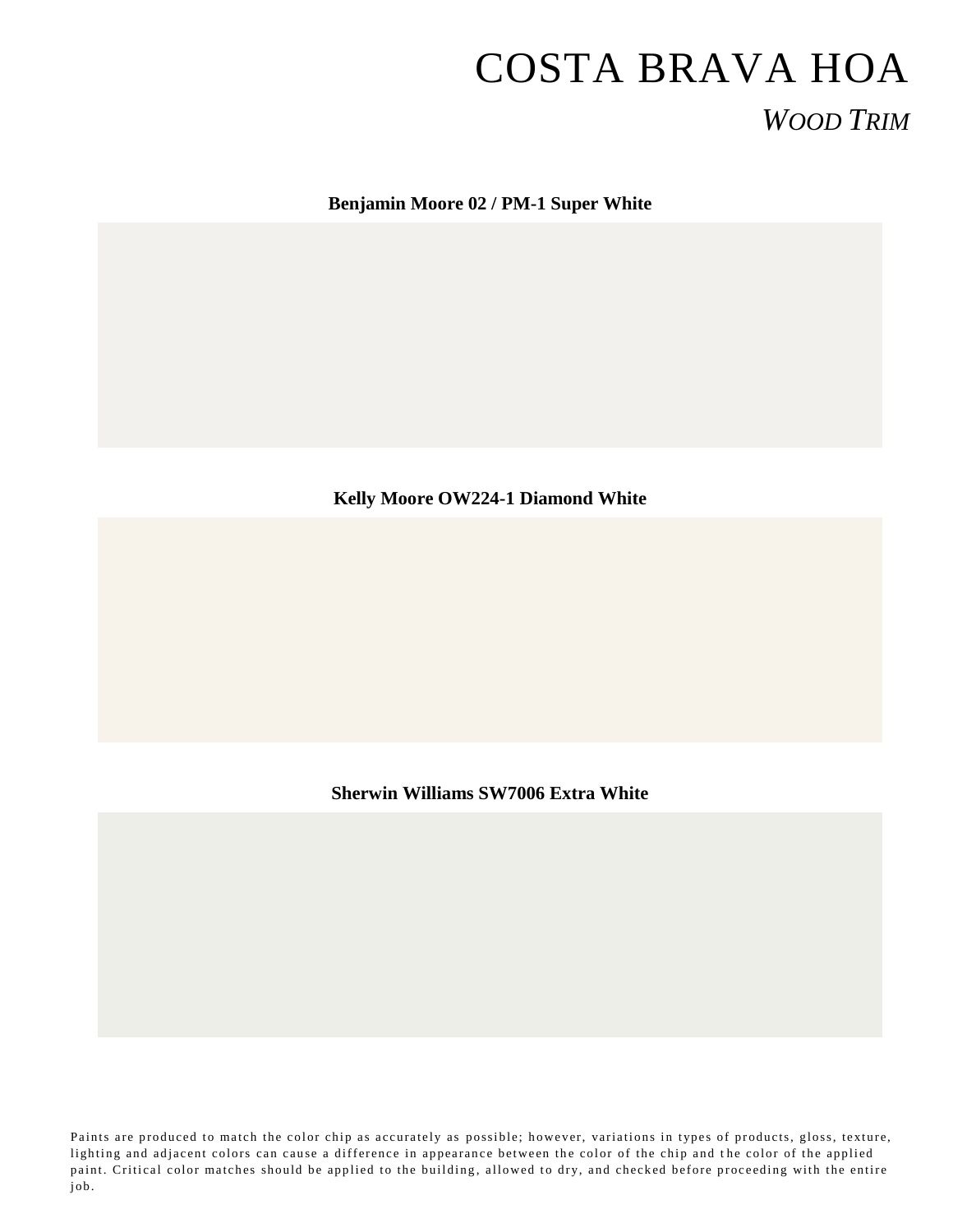## COSTA BRAVA HOA *STUCCO - SCHEME A*

**If Your Stucco Siding Is: Select One:**

**LaHabra Fog Coat Stucco Pure Ivory #53**



**Stucco Paint Color: Ready Mixed Benjamin Moore OC-142 Sail Cloth OC-142**



Paints are produced to match the color chip as accurately as possible; however, variations in types of products, gloss, texture, lighting and adjacent colors can cause a difference in appearance between the color of the chip and the color of the applied paint. Critical color matches should be applied to the building, allowed to dry, and checked before proceeding with the entire job.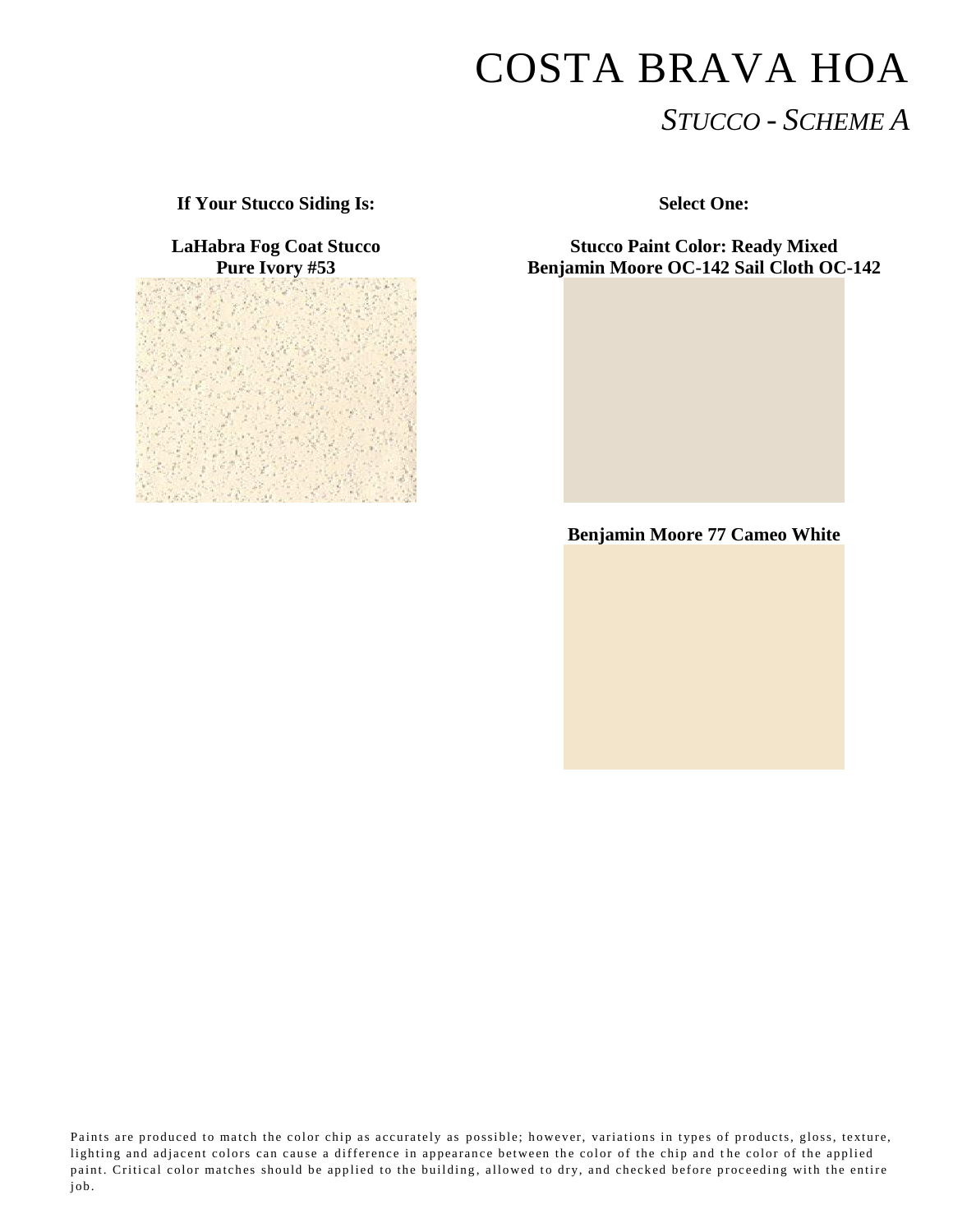# COSTA BRAVA HOA *STUCCO - SCHEME B*

**If Your Stucco Siding Is: Select One:**

**LaHabra Fog Coat Stucco Miami Peach #71**



**Stucco Paint Color: Ready Mixed Benjamin Moore OC-80 Pirates Cove**

## *STUCCO - SCHEME C*

#### **If Your Stucco Siding Is: Select One:**

**LaHabra Fog Coat Stucco Hacienda #82**



**Stucco Paint Color: Ready Mixed Benjamin Moore HC-39 Putnam Ivory**

Paints are produced to match the color chip as accurately as possible; however, variations in types of products, gloss, texture, lighting and adjacent colors can cause a difference in appearance between the color of the chip and the color of the applied paint. Critical color matches should be applied to the building, allowed to dry, and checked before proceeding with the entire job.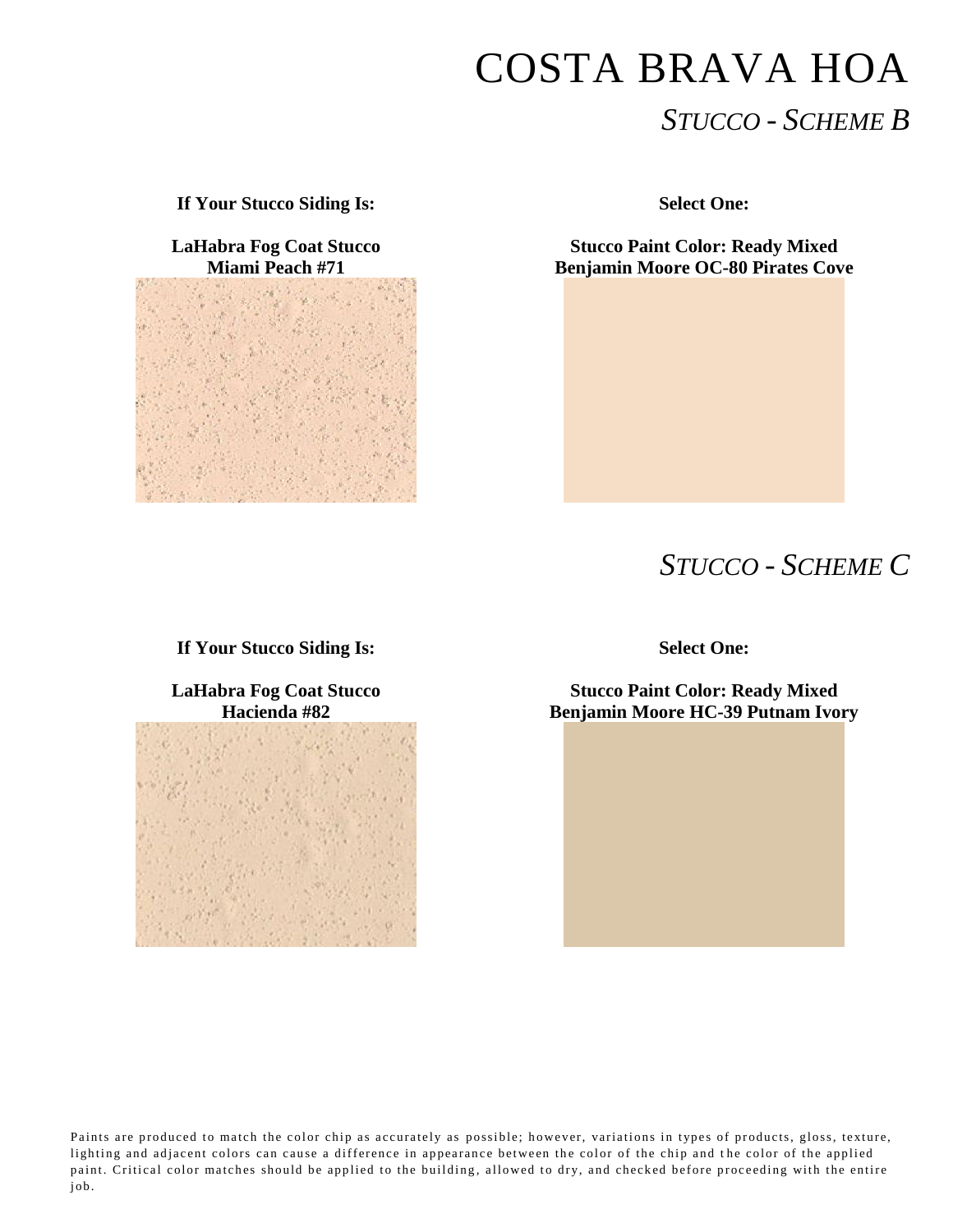## COSTA BRAVA HOA

## *STUCCO - SCHEME D*

**If Your Stucco Siding Is: Select One:**

**LaHabra Fog Coat Stucco San Simeon #34**



**Stucco Paint Color: Ready Mixed Benjamin Moore 2161-60 Kahlua & Cream**

### *STUCCO - SCHEME E*

**If Your Stucco Siding Is: Select One:**

**LaHabra Fog Coat Stucco Adobe #72**



**Stucco Paint Color: Ready Mixed Behr ICC-22 Haze**

Paints are produced to match the color chip as accurately as possible; however, variations in types of products, gloss, texture, lighting and adjacent colors can cause a difference in appearance between the color of the chip and the color of the applied paint. Critical color matches should be applied to the building, allowed to dry, and checked before proceeding with the entire job.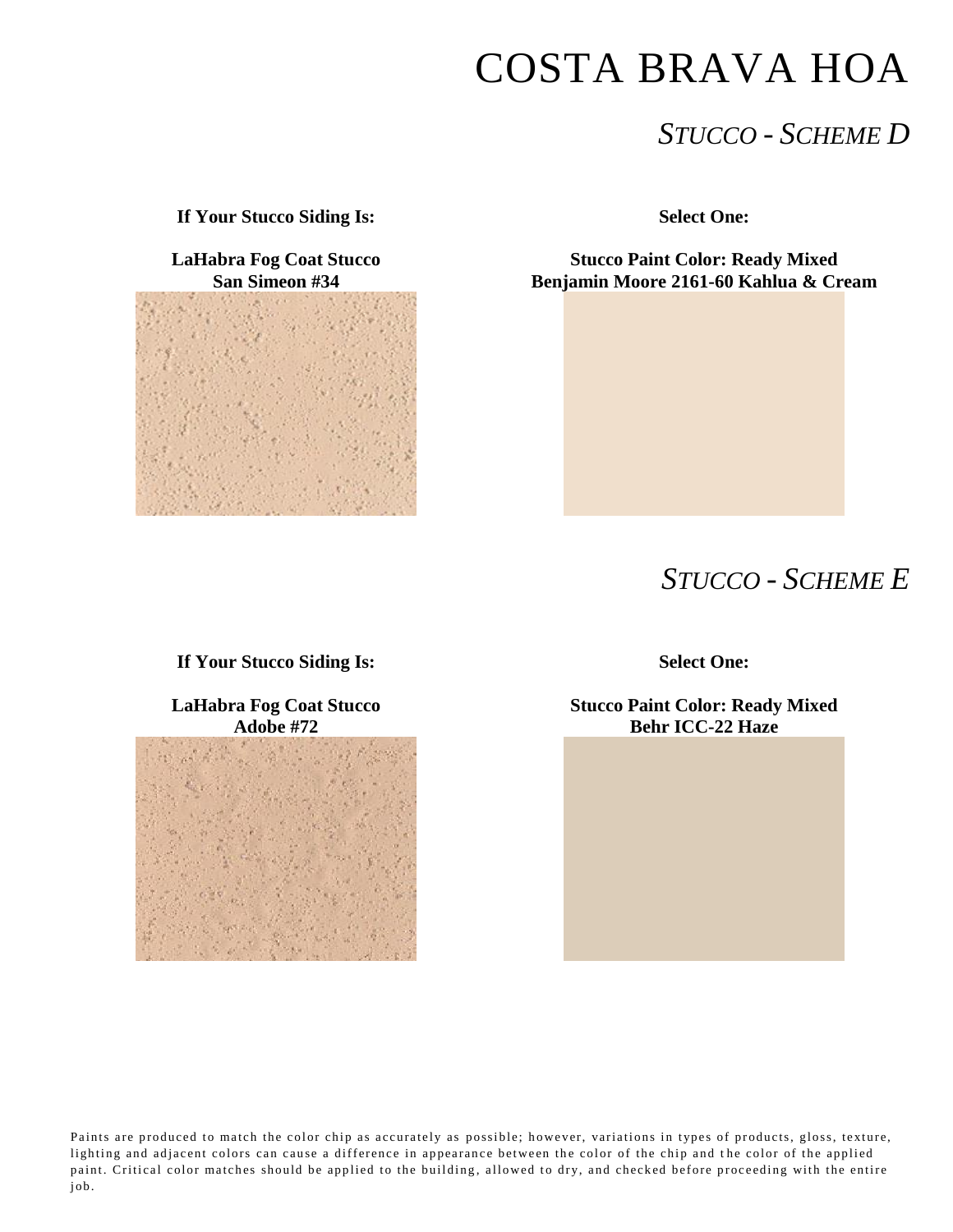# LaHabra®

## Fog Coat

#### **DESCRIPTION:**

LaHabra<sup>®</sup> Fog Coat, provides cost-effective, durable and long lasting colored coating for existing stucco.

#### **USES:**

A decorative coating for portland cement based stucco walls and ceilings.

#### **COMPOSITION:**

- Binder Base: White Portland Cement: ASTM C150 Type I, Type-S Hydrated Lime: ASTM C206.
- Color: White or tinted to desired color.
- VOC-Compliant. Meets SCAQMD Rule 1113 when using Parex USA Non-VOC Colorants.

#### **CONTAINER:**

25 lb (11.3 kg) net weight in a multi-wall bag.

- Storage: Store off ground and protect from sun and moisture.
- Shelf Life: Reference Parex USA Expiration Date of Products Technical Bulletin.

#### **COVERAGE:**

Depending on the condition of the substrate, method of application, amount of water used per bag and number of applications. Approximate coverage when two coats are applied is: 800 to 1,000 ft<sup>2</sup> (74-93 m<sup>2</sup>) per 25 lb. (11.3 kg) bag.

#### **DRYING TIME:**

Approximately 1 hour depending upon temperature, humidity and substrate. High humidity and low temperatures extend drying time, can be recoated after drying.

#### **CLEAN-UP:**

Water soluble prior to drying. Clean tools and containers with water prior to drying.

#### **SURFACE PREPARATION:**

- Stucco must be clean, free of dirt and foreign material.
- Remove surface contaminants such as dust or dirt without damaging the substrate.
- NOT recommended for application over painted, sealed, wood, metal or smooth surfaces.
- $\blacksquare$  Fog Coat should be applied with an ambient and surface temperature above 40°F (4°C) for a minimum of 24 hours following the application.

#### **MIXING:**

#### ■ Read the entire label before using this product.

- $\blacksquare$  Use clean equipment for mixing and preparation. While stirring using a drill at 400–500 rpm with a rust free mixing paddle, slowly add the 25 lb. bag of Fog Coat to 2-½ gallons of cool-clean potable water.
- Let the material sit for approximately 10 minutes and remix to ensure the product and color are well dispersed.
- Divide equally into two 5 gallon pails.
- $\blacksquare$  Add an additional 1-1/2 to 2-1/2 gallons of water to each pail, each 25 lb. bag of Fog Coat will yield a total of 8 to 10 gallons of mixed product.
- Stir thoroughly and strain the Fog Coat material through a suitable paint strainer in a clean 5-gallon pail or spray equipment tank to be used. Do not ring out strainer.
- If desired, add Parex USA Adacryl, 6-10 ounces per gallon (maximum of 1 gallon per bag in place of the equivalent amount of water) of mixed, strained Fog Coat.
- Agitate material frequently to avoid seperation during application.

#### **SPRAYER REQUIREMENTS:**

 $\blacksquare$  When spray applying coatings, it is important that the equipment being used can provide the output to support the selected tip, it is always best to have a sprayer with a higher output than the tip because as the tip wears, its orifice size becomes bigger and the material flow rate increases. Always test by spray applying the material on the surface while adjusting the fluid pressure to achieve proper fluid delivery and atomization.

#### **SPRAYER SPECIFICATIONS:**

- Airless Sprayer
- Minimum Graco XR7 Airless Sprayer (or equal) with a minimum 0.015 and maximum 0.019 tip-reversible for quick unclogging, referenced as 519 or 619.
- Flow Rate 0.31 GPM.
- $\blacksquare$  Supports tip size up to 0.017 in.
- Operating pressure 3000 psi.

#### **APPLICATION:**

- $\blacksquare$  Before applying this product, a sample should be applied and allowed to cure for color approval. The color level can be adjusted at this time by adding a small amount of additional color pigment from LaHabra's custom color pack of the same color.
- $\blacksquare$  While spraying use a circular motion when using a circular pattern tip, or alternate vertical and horizontal motions when using a fan pattern tip, holding the nozzle 18" from the wall.
- Apply end to end and top to bottom or to a prominent architectural break.
- Two coats are recommended to ensure complete coverage.
- Fog Coat over-spray, drips, or spills should be removed immediately with water, or soap and water to prevent the possibility of permanent staining.

#### **CURING:**

- Lightly mist wall with water to dampen 24 hours after application of Fog Coat to assist curing – allow to dry.
- $\blacksquare$  Repeat step one several times. This is essential during dry and/or hot weather.
- $\blacksquare$  Complete curing requires several days, and normal chalkiness will decrease as curing takes place.
- The use of Parex USA Adacryl as described in the Mixing Instructions will reduce the occurrence of the normal chalkiness. Using the maximum amount of Acrylic Admix will eliminate the need to moist cure.

Note: LaHabra Fog Coat is designed to revitalize existing stucco colors. To change colors or for application over smooth or unusual surfaces, use LaHabra Allegro II Cement Coating.

#### **LIMITATIONS:**

- Use only on approved surfaces that are sound, clean, dry, unpainted and free from any residue which may affect the ability of the Fog Coat to bond to the surface.
- Not for use over Santa Barbara Mission Finish or other high density smooth surfaces. Allegro II may be used on Santa Barbara Mission Finish.
- Although properly applied Fog Coat can be painted if necessary, it is not to be applied to paint or used as a primer for paint.
- Ambient and surface temperatures must be 40°F (4.4°C) or higher during application and drying time.
- Provide supplemental heat and protection from precipitation as needed.
- Colors may vary due to weather and other job conditions. Before applying Fog Coat, a sample should be applied and allowed to cure for color approval.
- Addition of Parex USA Adacryl Admix & Bonding Agent will cause Fog Coat to dry slightly darker.
- Allow Fog Coat to fully cure prior to the application of sealers or water repellents.
- Protect adjacent surfaces from overspray and droppings.
- Fog Coat overspray, drips or spills should be removed immediately with water or soap and water to prevent the possibility of permanent staining.
- Fog Coat is not recommended for spot touch-ups on any material other than Fog Coat.
- $\blacksquare$  Always wear proper safety equipment, including NIOSH particle mask, eye protection, and gloves when mixing and applying this product.
- Parex USA is not responsible for color correctness after coating has been applied.
- See package for handling precautions.

#### **WARNING:**

- Read complete Warning information printed on product container prior to use. For medical emergency information, call 1-800-424-9300.
- For more information on handling this product refer to its Material Safety Data Sheet (MSDS). The most current MSDS and Product Data Sheet (PDS) can be found on our website.
- This Product Data Sheet has been prepared in good faith on the basis of information available at the time of publication. It is intended to provide users with information about the guidelines for the proper use and application of the covered product(s) under normal environmental and working conditions. Because each project is different, Parex USA, Inc. cannot be responsible for the consequences of variations in such conditions, or for unforeseen conditions.